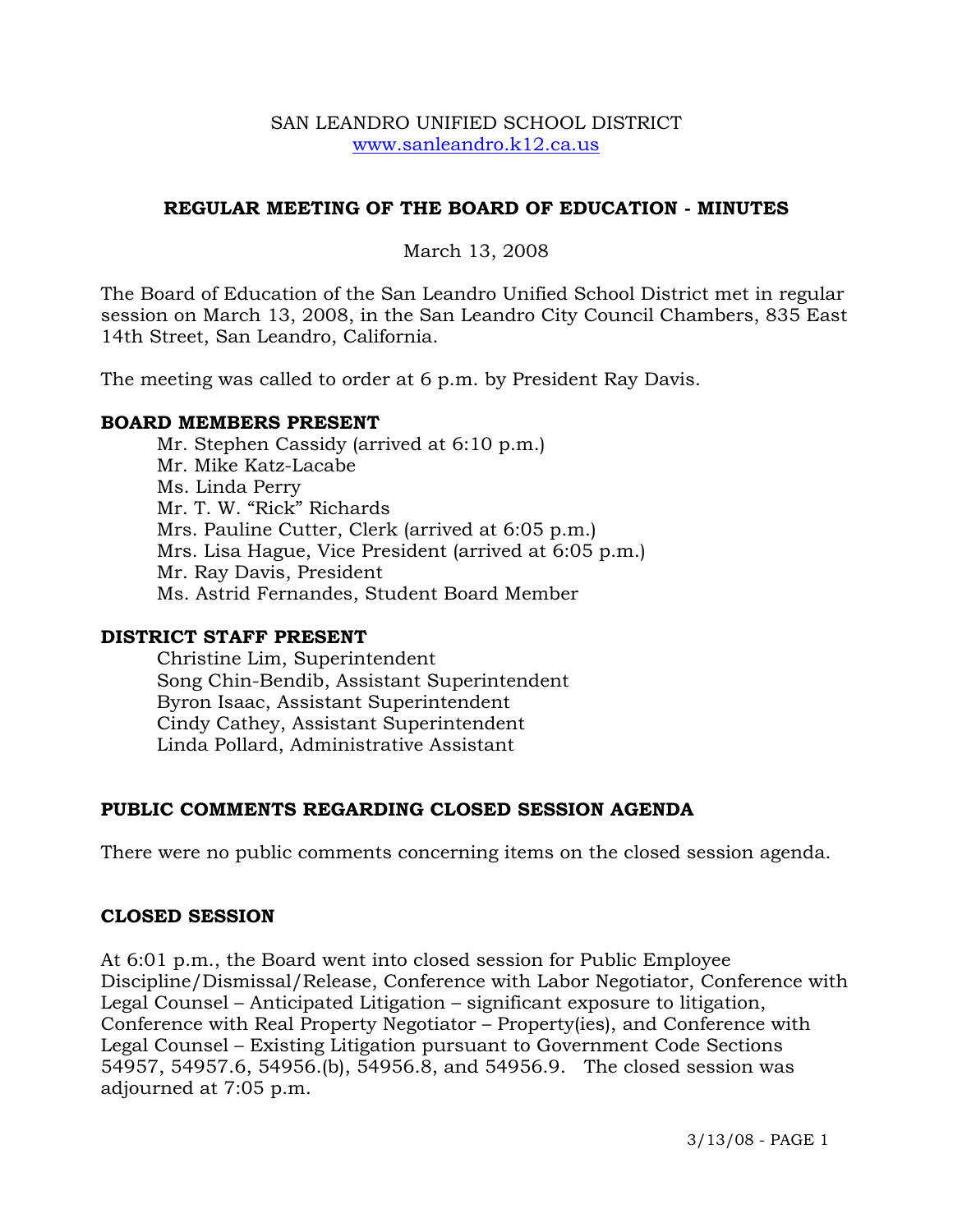The Board returned to open session at 7:15 p.m. with the Pledge of Allegiance to the Flag. President Davis said the Board had been in closed session where the following action was taken:

• On a motion made by Mr. Katz and seconded by Mr. Cassidy, the Board voted that, *if the resolution regarding reduction or elimination of particular kinds of service passes*, it will give notices of release and/or layoff to administrators, certain affected certificated employees, and temporary employees that would be affected by the resolution by a 7-0 vote.

# **APPROVAL OF AGENDA**

On a motion made by Mr. Richards and seconded by Mr. Katz, the Board approved the agenda for the regular meeting of March 13, 2008, by a 7-0 vote.

## **LIMITED PUBLIC HEARING**

A limited public hearing was held regarding the Acquisition of the PG&E Property by Eminent Domain Proceedings.

• On a motion made by Mr. Richards and seconded by Mr. Katz, the Board opened the public hearing regarding the Acquisition of the PG&E Property by Eminent Domain Proceedings by a 7-0 vote.

No comments were received from the audience.

• On a motion made by Mr. Richards and seconded by Mrs. Hague, the Board closed the public hearing regarding the Acquisition of the PG&E Property by Eminent Domain Proceedings by a 7-0 vote.

## **ACTION**

## Facilities and Construction

5.3-A Resolution #08-13 to Direct the Filing of Eminent Domain Proceedings for the District Parking Lot

> Claudia Gorham, legal counsel from Meyers Nave, explained that by adopting the proposed Resolution of Necessity, the Board would be authorizing the filing of an eminent domain action to acquire a certain parcel that is owned by Pacific Gas & Electric (PG&E) for the purpose of a parking lot for the proposed Arts Education Center and the new 9th grade Campus.

She stated that about a month and a half ago a Government Code offer was made to PG&E after several months of negotiations,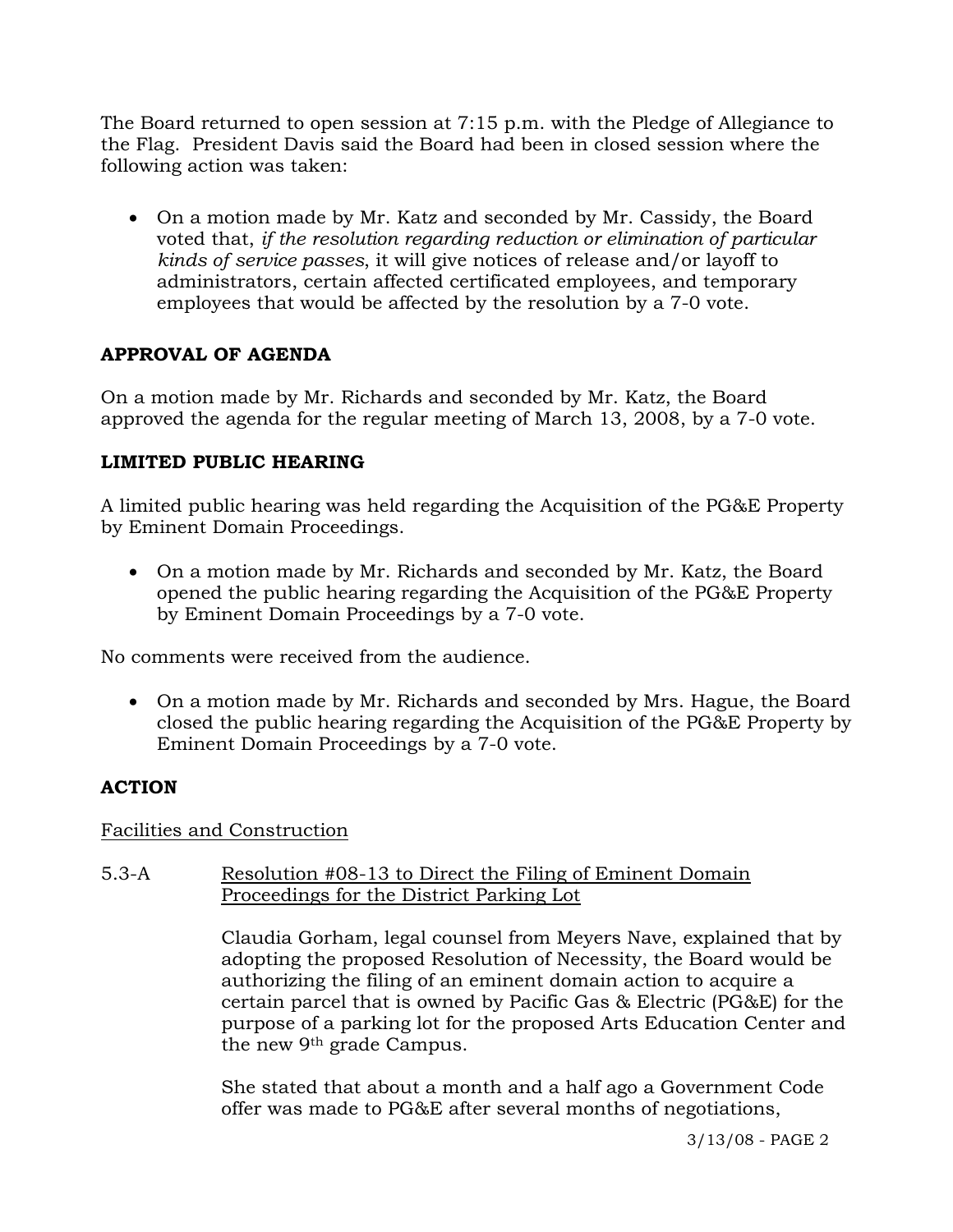adding, that to this date, there had not been any demand back from PG&E regarding compensation; however, the was not the issue which the Board would be voting on tonight.

The issues that the Board would be voting on have been set forth in the staff report and Resolution and included the following findings:

- 1. That the public interest and necessity require the proposed project.
- 2. The proposed project is planned or located in the manner that will be the most compatible with the greatest public good and the least private injury.
- 3. The property described in the Resolution is necessary for the proposed project.
- 4. The offer required by Government Code section 7267.2 has been made to the owner of record.
- 5. The Subject Property is being acquired for a compatible use that the District's use of the subject property will not interfere with or impair the continued use of the subject property for the public utility that exists or may reasonably be expected to exist in the future on the subject property.
- 6. The Subject Property is being acquired for a more necessary public use in that the District's use of the Subject Property is a more necessary public use than the use to which the property is appropriated.

On a motion made by Mrs. Cutter and seconded by Mr. Richards, the Board adopted Resolution #08-13 to Direct the Filing of Eminent Domain Proceedings for the District Parking Lot by a 6-1 vote. Trustee Perry voting no.

Ms. Perry explained that her "no" vote reflected that she believes that further negotiations are needed and only proceed with eminent domain as a last resort.

## **PRESENTATIONS**

∗ Staff presented a cost analysis including the impact on students for the following positions:

## Reductions to District Office administration: 5 positions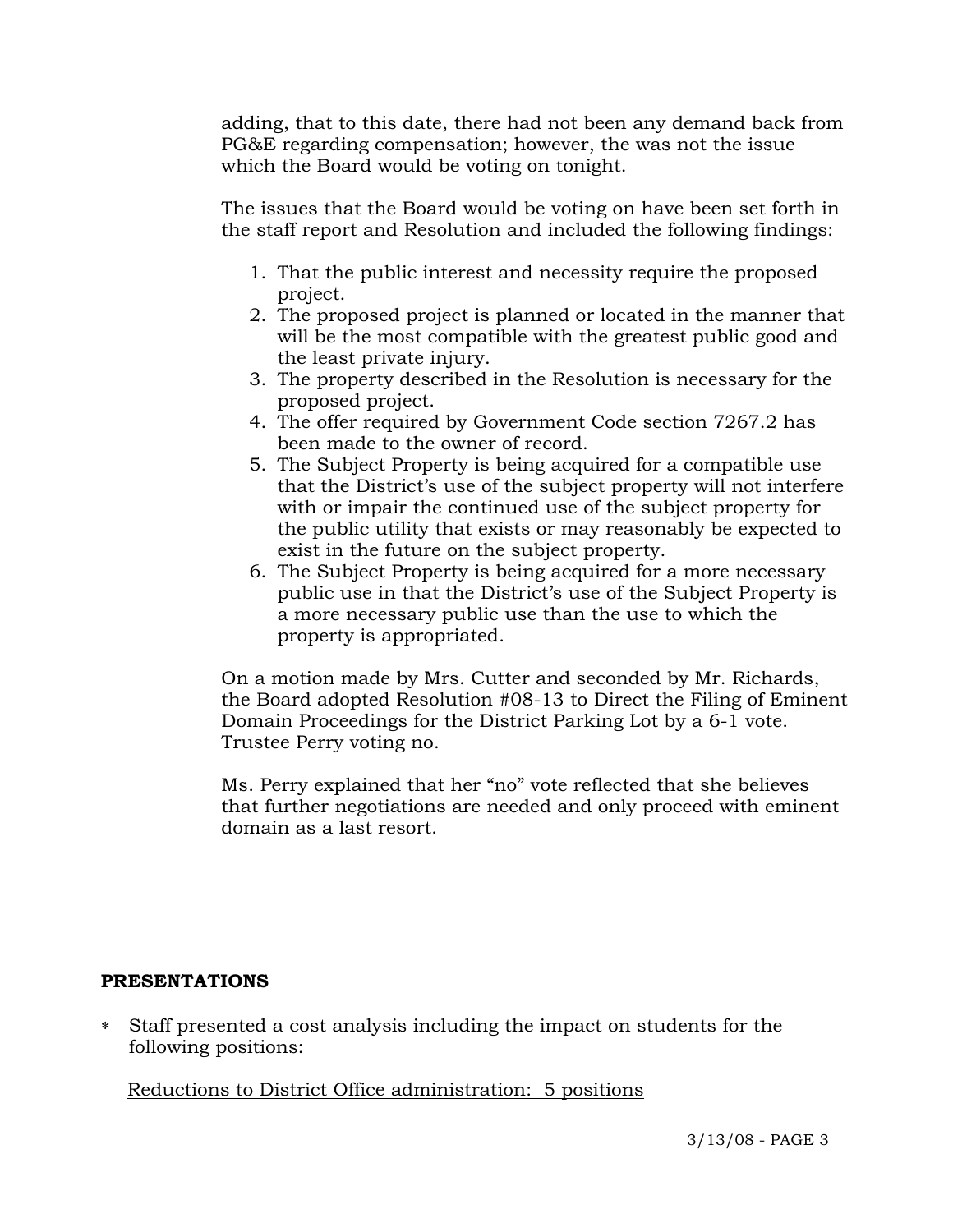- 1. Assistant Superintendent of Human Resources (Discussed in closed session due to personnel issue)
- 2. Assistant Director, Categorical Programs, Educational Services
- 3. Coordinator of Special Services, Educational Services
- 4. Accounting Manager, Business Services
- 5. Communications Outreach Specialist

Reductions to School Site Administration: 3 positions

- 1. Vice Principal at Muir Middle School
- 2. Vice Principal at Bancroft Middle School
- 3. Vice Principal at San Leandro High School

For Further Discussion

- 1. Reduce Athletic Director from .50 FTE to .20 FTE
- 2. Reduce legal fees by 15%

## **PUBLIC COMMENT**

• The Board heard comments regarding reducing or discontinuing particular kinds of services from the following District administrative staff, teachers, union representatives, students, and parents: Zachary Griffith, Nina Perlman, Amy Furtado, Katherine Piccus, Dann Bearson, Belen Magers, Jon Sherr, David Lorden, Judy Rubin, Judith Cameron, Mary Ann Valles, Lorraine Lerner, Garry Grotke, Barbara Stump, Claire McKean, Alma Ramero, Daniel Hillman, Brian Kennedy, Raleigh McLemore, Mark Montoya, Leticia O'Hara, Diane Dove, Nancy James, Michelle Stokes, Marla Peňa, Ana Tilia, Leticia Medina, Roxanna O'Leary, Socorro Vera, Armando Stokes, Sr, Dan Martin, Phil Smothermon, Jr, Jennifer Lee and Joycelyn Gee, Juan M. Martinez, Rich Styner, Juan Gonzalez, David Correa, Rich Fishbaugh, Richard Mellor, Jack Nelson, Billy Campbell, Phil Hargrave, Steve Craig, Ruby Smart, Nancy Bauer, David Patusco, Fred Lebe, Lancelot Lyles, Patty Fishbaugh, Jeanette Wood, Carol Alvarez for Chris Miller, and Nelson Mei.

At 10:27 p.m., on a motion made by Mr. Katz and seconded by Mr. Richards, the Board extended the Board meeting to 12:30 a.m. by a 7-0 vote.

The Board took a break at 10:34 p.m. and reconvened at 10:40 p.m.

## **CONFERENCE**

2.1-CF Resolution #08-14, Reducing or Discontinuing Particular Kinds of Service

> The Board discussed and considered adopting Resolution #08-14, Reducing or Discontinuing Particular Kinds of Service which would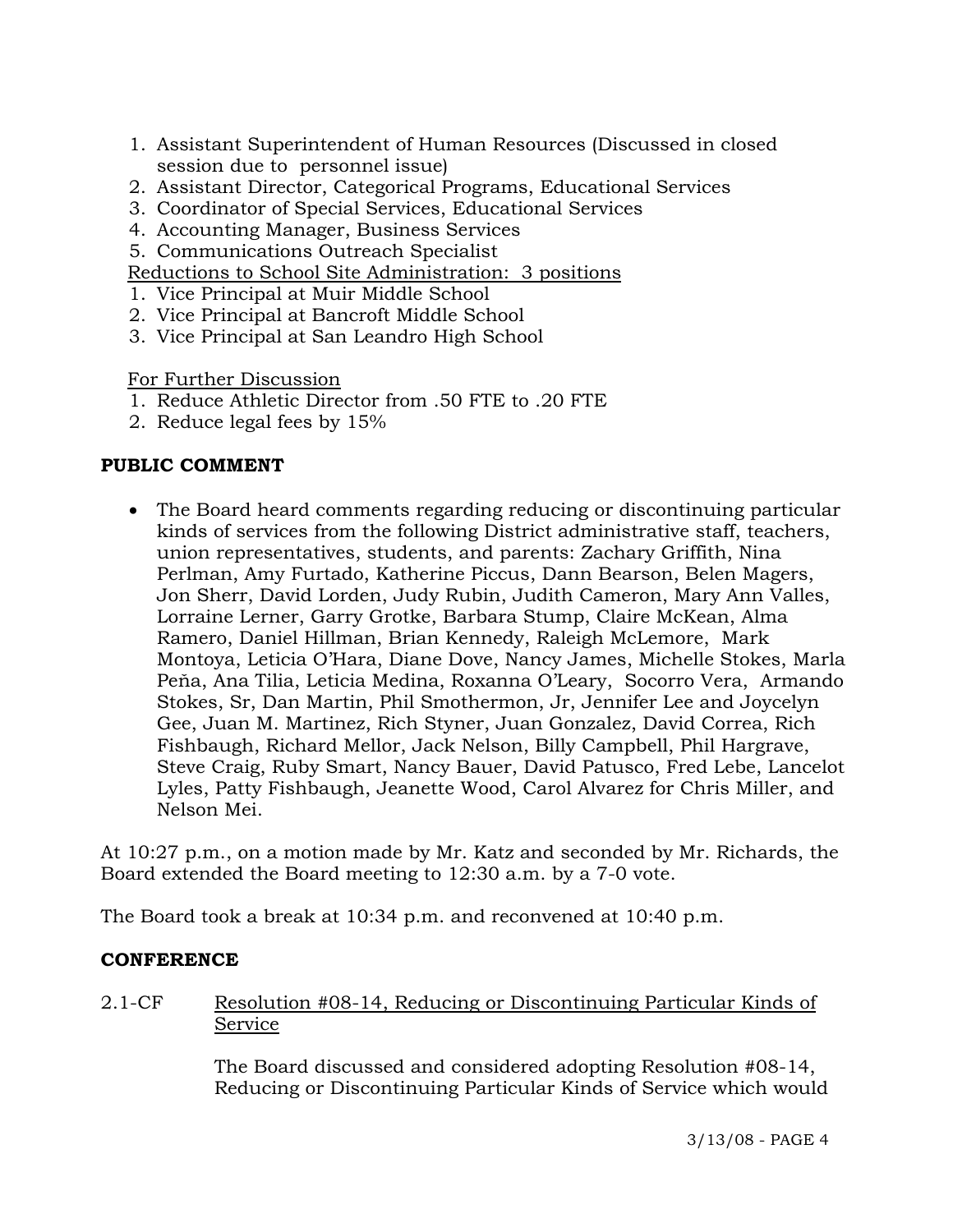accomplish two objectives: represent official action to reduce particular kinds of services and initiate the layoff process for affected certificated employees, per the Education Code deadline of March 15. Proposed positions including:

- 1. Middle School Schools Vice Principal position 2.0 FTE
- 2. High School Vice Principal position 1.0 FTE
- 3. Assistant Superintendent, Human Resources, Assistant Director, Categorical Programs, Educational Services; Coordinator, Special Services, Educational Services 3.0 FTE

The Board asked clarifying questions and shared their comments and modifications to the proposed reductions, offering alternate recommendations such as:

- Rejecting the proposed elimination of the vice principals at the middle and high schools, and the Coordinator, Special Services, Educational Services
- Rejecting the proposed elimination of the high school vice principal and modifying the middle school vice principals to teaching/vice principal positions
- Looking at alternate District Office position reductions and options i.e. Communication Outreach Specialist, travel and conference expenditures, and reorganization of Human Resources, and unfilled positions
- Freezing the Accounting Manager position pending the May Revise
- Suspension of Board stipends

On a motion made by Mr. Cassidy, and seconded by Mr. Katz to adopt the Resolution #08-14 with the following modifications: *elimination of the Assistant Superintendent of Human Resources; Assistant Director, Categorical Programs, Educational Services; Accounting Manager; Communications Outreach Specialist, effective December 1, 2008; conversion of the two middle school principals to teaching/vice principal positions; and not eliminate the high school vice principal* was rejected by the Board by declining all certificated administrative lay offs by a 2-5 vote. Trustees Cassidy and Katz voting yes. Trustees Cutter, Davis, Hague, Perry, and Richards voting no.

On a motion made by Mrs. Cutter and seconded by Mr. Richards, the Board approved freezing the Accounting Manager position pending the May Revise by a 5-2 vote. Trustees Cutter, Davis, Hague, Perry, Richards voting yes. Trustees Cassidy and Katz voting no.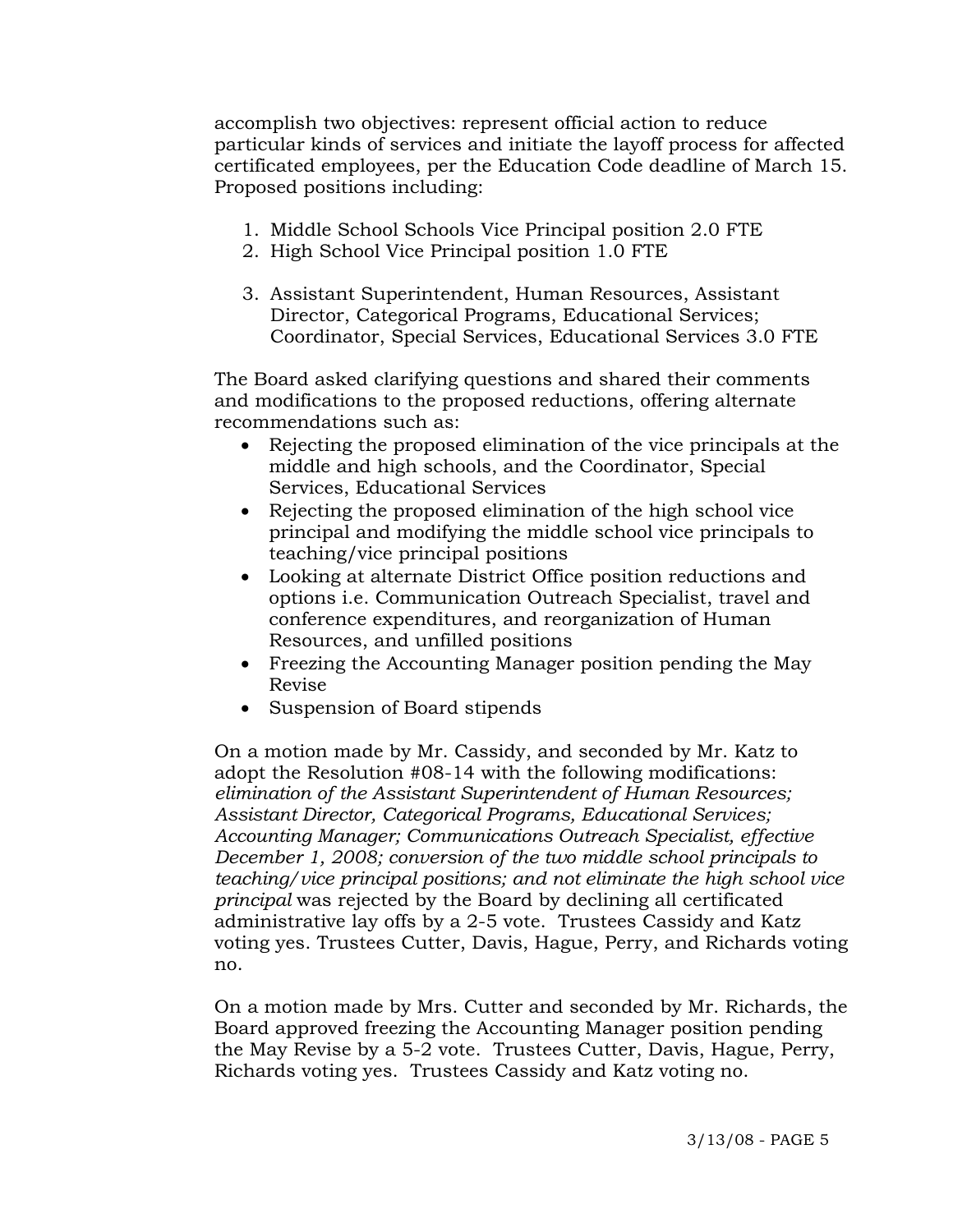### 2.2-CF Resolution #08-15, Authorizing Notifications of Potential Release/Non-Re-Election to Administrators

Because the Board rejected Resolution #08-14 by declining all certificated administrative lay offs, there would not be a need to discuss and consider adopting Resolution #08-15, Authorizing Notifications of Potential Release/Non Re-Election to Administrators.

### **PRESENTATION**

Assistant Superintendent Song Chin-Bendib of Business Services presented the Second Interim Report for the 2007-2008 Fiscal Year.

 The presentation included a financial update of the 2007/2008 Adoption Budget that was approved on June 30, 2007, noting that school budgets are living documents that change when federal, state, and local actions change the assumptions that budgets are based on.

 Ms. Chin-Bendib explained to the Board the financial information from the state and federal government as well as District specific enrollment, and all relevant financial actions including the multi-year (three-year) budget projections to assure that District has adequate resources for a 3% fund balance at the end of the three year period, as well as a spreadsheet indicating a positive ending fund balances for all other funds.

President Davis noted that Trustee Cutter left the meeting at midnight due to illness.

## **ACTION**

## Business Operations

## 4.1-A Second Interim Report Fiscal Year 2007-2008

On a motion made by Mr. Richards and seconded by Ms. Perry the Board approved the Second Interim Report Fiscal Year 2007-2008 by a 4-2 vote. Trustees Perry, Davis, Hague, Richards voting yes;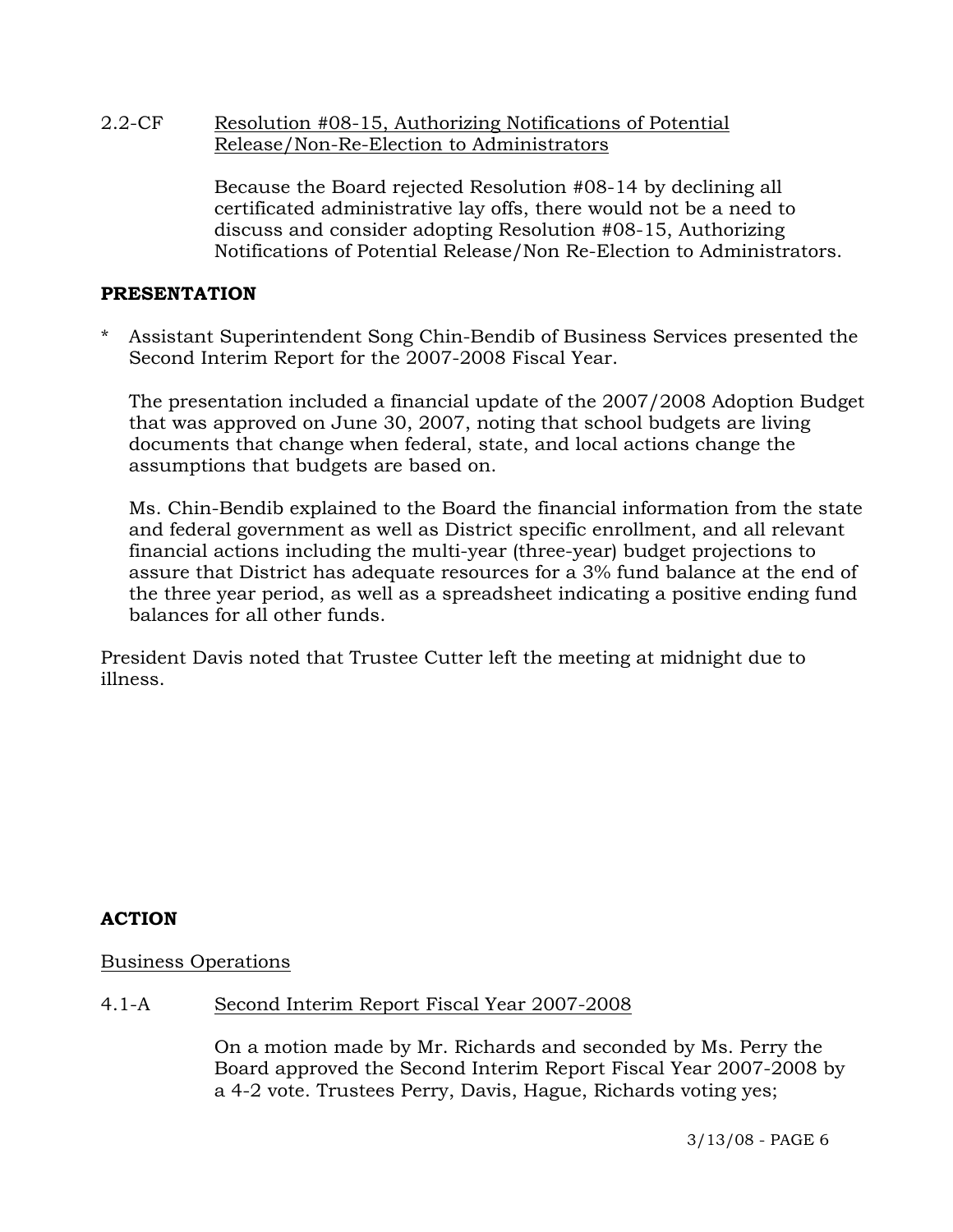Trustees Cassidy and Katz voting no. Trustee Cutter was absent.

# **PRESENTATION**

Mr. Davis stated that due to the lateness of the hour, the presentation from staff regarding the exterior finishes of the 9th Grade Campus and the Design Development of the Arts Education Center at San Leandro High School would be postponed to the next Board meeting on April 1, 2008.

# **PUBLIC TESTIMONY ON NON-AGENDA ITEMS**

• Jim Prola addressed the Board, as a citizen and tax payer of San Leandro and not as a City Councilmember, in support of a parcel tax as a way to increase the revenue stream for the District.

The following Board reports will be brought back to the next meeting.

# **REPORTS**

- 1) Correspondence
- 2) Student Board Member Report
- 3) Superintendent's Report Superintendent Lim
- 4) Board Committee Reports
	- Finance -
- 5) Board Representatives' Reports
	- Alameda County School Boards Association
	- Drug, Alcohol, Tobacco Education -

## **CONSENT ITEMS**

Mr. Davis pulled Consent Item #1.1-C, Approval of Board Minutes – February 5, 2008, because the incorrect February 5, 2008, Certificated Personnel Report was attached. Mrs. Cutter also indicated that on page 4 of those minutes, Jared "Cunning" should be Jared "Cunningham". The minutes will be brought back to the April 1, 2008, Board meeting for action.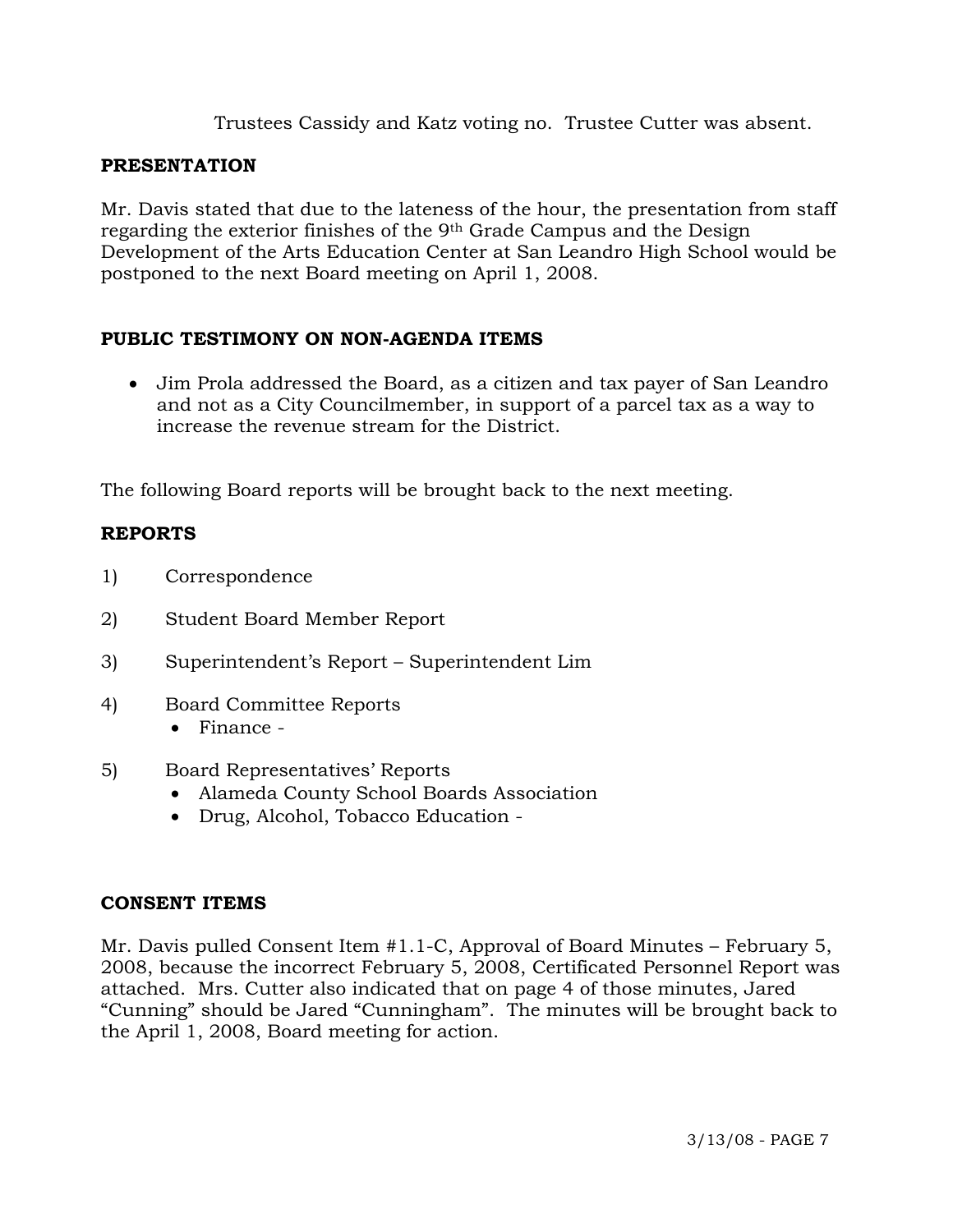Ms. Perry noted the following clerical corrections in the February19, 2008, minutes: page 1, meeting was called to order by "Mr. Davis"; and on page 5 the fourth paragraph, the word "decisive" should be "devisive".

#### General Services

1.2-C Approval of Board Minutes – February 19, 2008

### Human Resources

2.1-C Acceptance of Personnel Report

### Educational Services

3.1-C Recommendation for Student Who has Left the District – Unable to Verify Success of Expulsion

### Business Operations

- 4.1-C Ratification of Payroll for February 2008
- 4.2-C Approval of Bill Warrants

## Facilities and Construction

- 5.1-C Notice of Completion for Madison Elementary School Portable #41 Exiting Ramp and Ramp: Project No. 07-06.
- 5.2-C Amendment #1 Architectural Services for San Leandro High School Library Expansion

On a motion made by Mr. Richards and seconded by Mrs. Hague, the Board approved the remaining consent items, as amended, by a 6-0 vote. Trustee Cutter was absent.

General Services

#### 1.1-C Approval of Board Minutes – February 5, 2008

This item will be brought back to the April 1, 2008, Board meeting for action.

#### **CONFERENCE**

#### General Services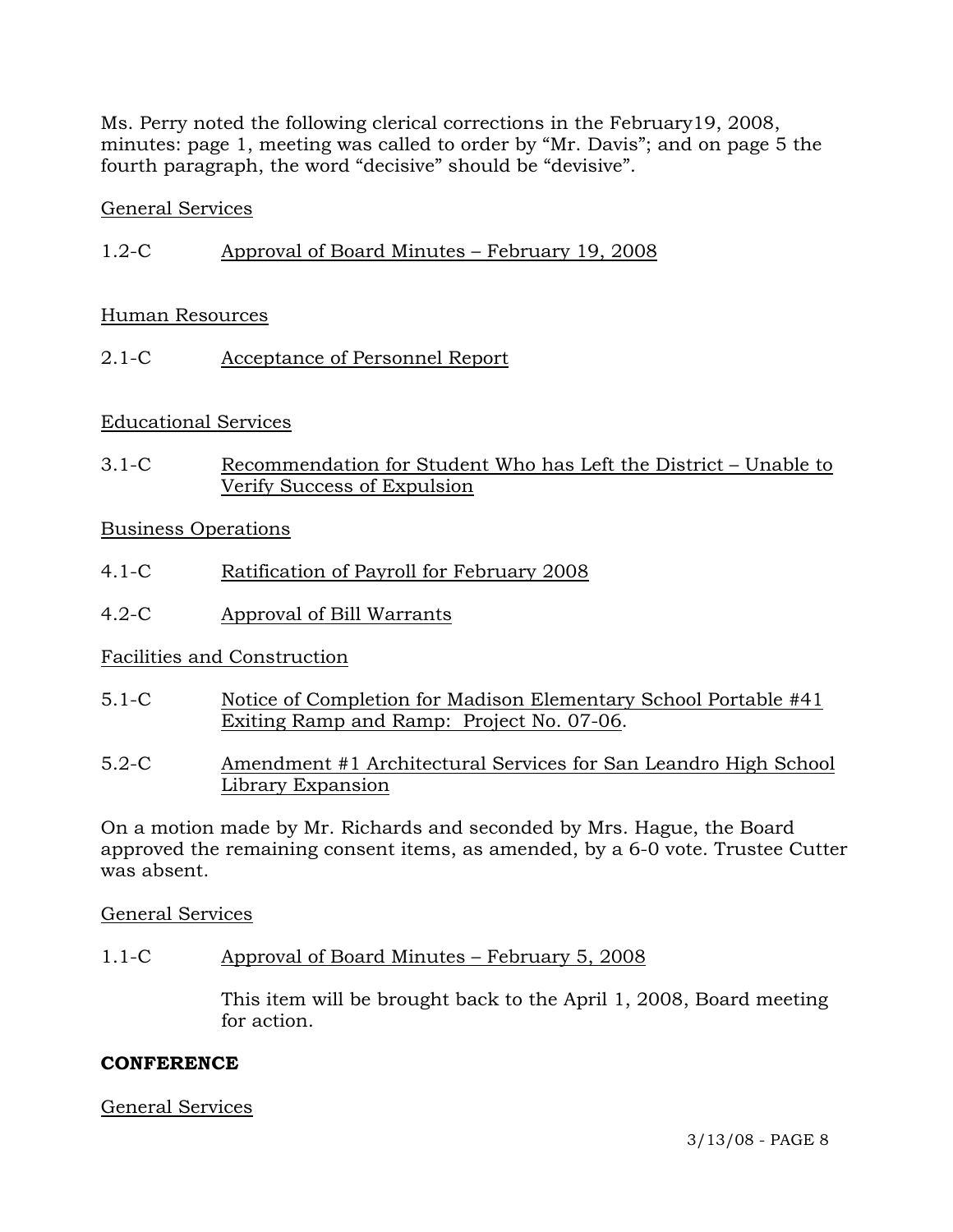## 1-1-CF Superintendent's Budget Advisory Committee

The Board discussed and considered approving the Superintendent's recommendation to form a Budget Advisory Committee.

The Superintendent reported that she was recommending a Superintendent's Budget Advisory Committee to be formed to review staff proposals on the annual budget. The committee would provide feedback to her on any budget enhancements or reductions and would be comprised of 22 members. Cabinet would be staff to this committee. The proposed composition of the committee includes:

| <b>SLTA</b>                                 | 4                |
|---------------------------------------------|------------------|
| Teamsters/Trades                            | 2                |
| <b>CSEA</b>                                 | 2                |
| <b>SLUSDMA</b>                              | $\overline{2}$   |
| Community - including representatives       |                  |
| Citizens Oversight Committee (COC)<br>O     |                  |
| San Leandro Chamber<br>$\Omega$             |                  |
| Parent Leaders/PASS/PTA/United Parents<br>O | З                |
|                                             | 1 at elementary  |
|                                             | 1 at middle      |
|                                             | 1 at high school |
| DELAC<br>$\Omega$                           |                  |
| Elementary, Middle, High School             | 3                |
| Administrator                               |                  |
| Business Services                           |                  |
| Board (Observers to the Process)            | 2                |

On a motion made by Mr. Richards, and seconded by Ms. Perry, the Board approved the composition of the Superintendent's Budget Advisory Committee with the elimination of the two Board members (as observers to the process) by a 4-2 vote. Trustees Cassidy and Katz voting no. Trustee Cutter was absent.

## **INFORMATION ITEMS**

#### Business Operations

## 4.1-I Miscellaneous Receipts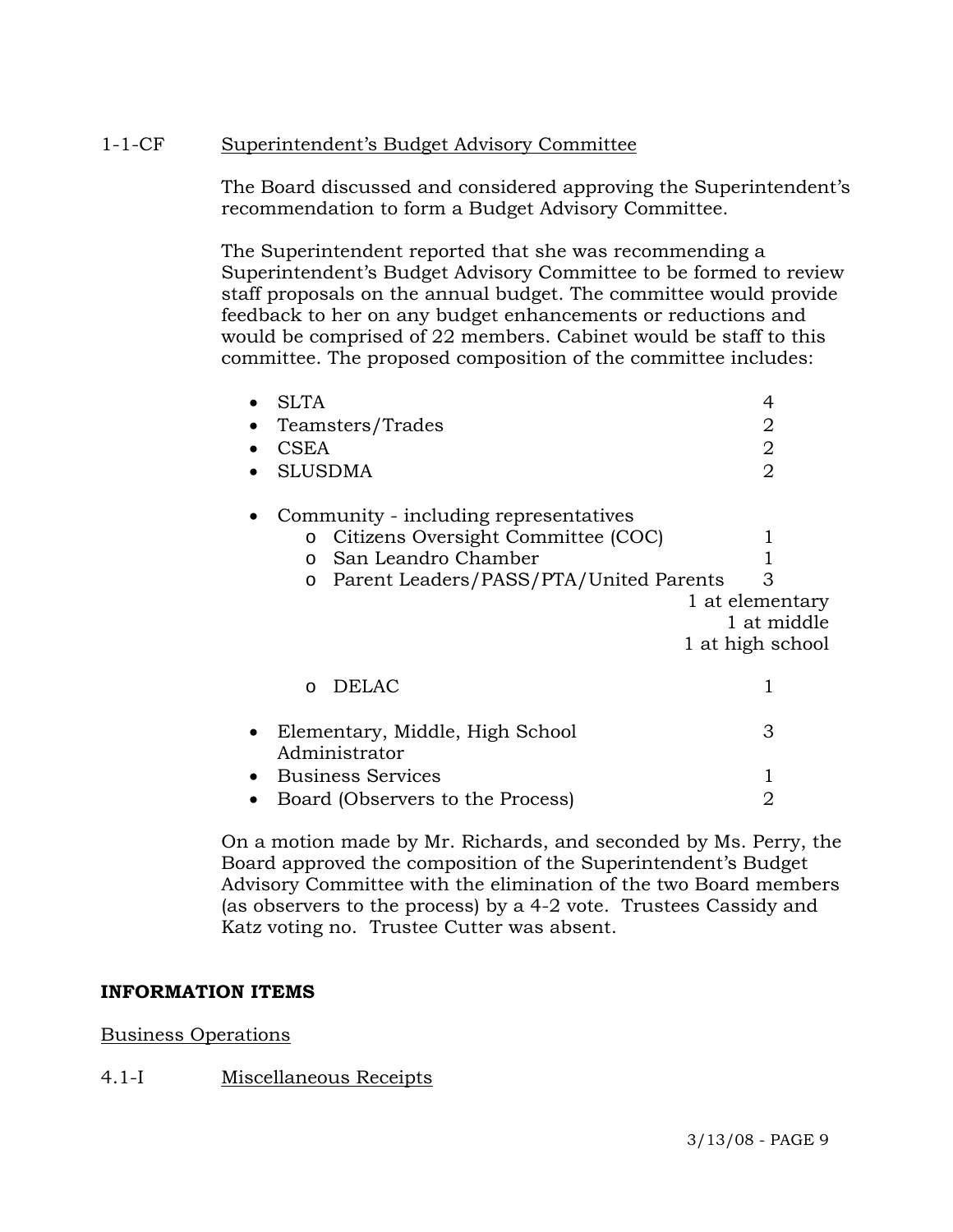Miscellaneous receipts in the amount of \$11,865,605.97 for February 2008 have been deposited in the Treasure of Alameda County.

# **ADDITIONAL SUGGESTIONS AND COMMENTS FROM BOARD MEMBERS**

• Ms. Perry reported that she enjoyed the African American Achievement Night and the "Breakfast of Champions", honoring 275 San Leandro High School students who earned a 4.0 GPA or higher. She also noted that McKinley will begin campaigning to raise money for their computer lab.

#### **ANNOUNCEMENT**

## **Future Board of Education Meetings**

- Regular Meeting April 1, 2008
- Regular Meeting April 15, 2008
- Regular Meeting May 6, 2008
- Regular Meeting May 20, 2008
- Regular Meeting June 3, 2008
- Regular Meeting June  $17, 2008$